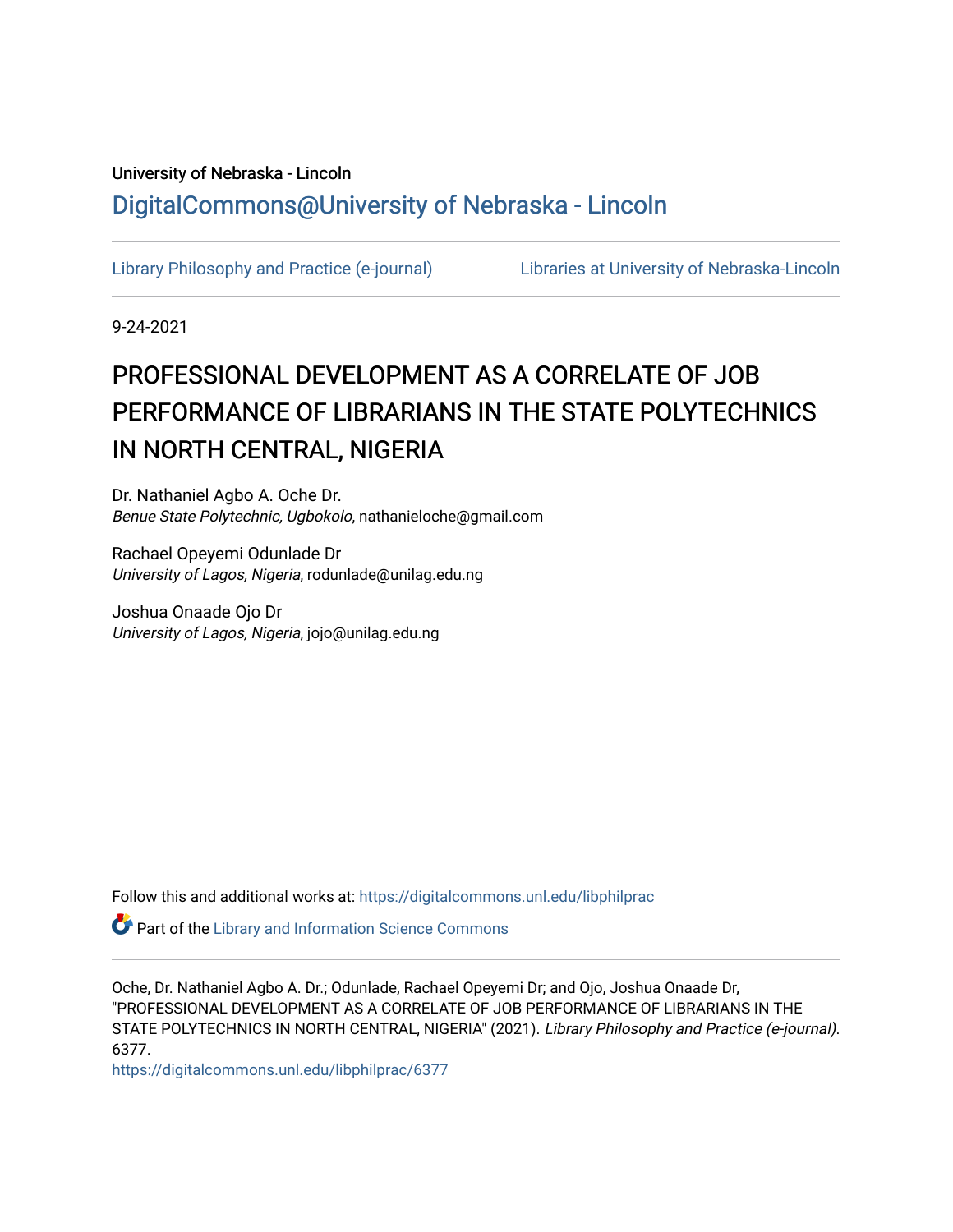# **PROFESSIONAL DEVELOPMENT AS A CORRELATE OF JOB PERFORMANCE OF LIBRARIANS IN THE STATE POLYTECHNICS IN NORTH CENTRAL, NIGERIA**

**Dr. Nathaniel Agbo Oche Benue State Polytechnic Library, Ugbokolo nathanieloche@gmail.com Dr. Rachael Opeyemi Odunlade University of Lagos Library, Lagos [rodunlade@unilag.edu.ng](mailto:rodunlade@unilag.edu.ng) Dr. Joshua Onaade Ojo University of Lagos Library, Lagos [jojo@unilag.edu.ng](mailto:jojo@unilag.edu.ng)**

#### **Abstract**

*The study correlated professional development and job performance of librarians in the State Polytechnics in North Central, Nigeria. The study adopted correlational survey with the population of 32 which comprised of the librarians in the State owned Polytechnics in North Central, Nigeria. The entire population was studied. The study adopted structured questionnaire and the data collected were analyzed using frequency, mean and standard deviation with the aid of SPSS version 23. The study revealed that, major professional development programmes provided to librarians in State Polytechnic in North Central, Nigeria are on-the job training, professional conferences, in-service training, professional workshops and continuing education. Others are Induction, Orientation, and Off-the-job training. The job performance of professional librarians is high. professional development has positive impact on the job performance of librarians in the State Polytechnics in North Central, Nigeria. The major challenges of providing professional development programmes to improve job performance of librarians in the State Polytechnics in North Central, Nigeria are, Inadequate funding to support career development, Lack of technological know-how or skills, Lack of personnel management policy, and Inadequate infrastructural facilities. On the other hand, poor organizational climate in the library, reluctance by the management to train staff, lack of complete senior management support as the major challenges affecting the provision of professional development programmes to improve job performance of librarians in the State Polytechnics in North Central, Nigeria. The study recommended that, polytechnic libraries' management should liaise with their parent institutions to provide adequate fund for professional development, endeavour to sponsor their librarians to both national and international conference, workshops and seminars, among others.* **Keywords:**  Professional Development, Job Performance, Librarians, Polytechnics, North Central, Nigeria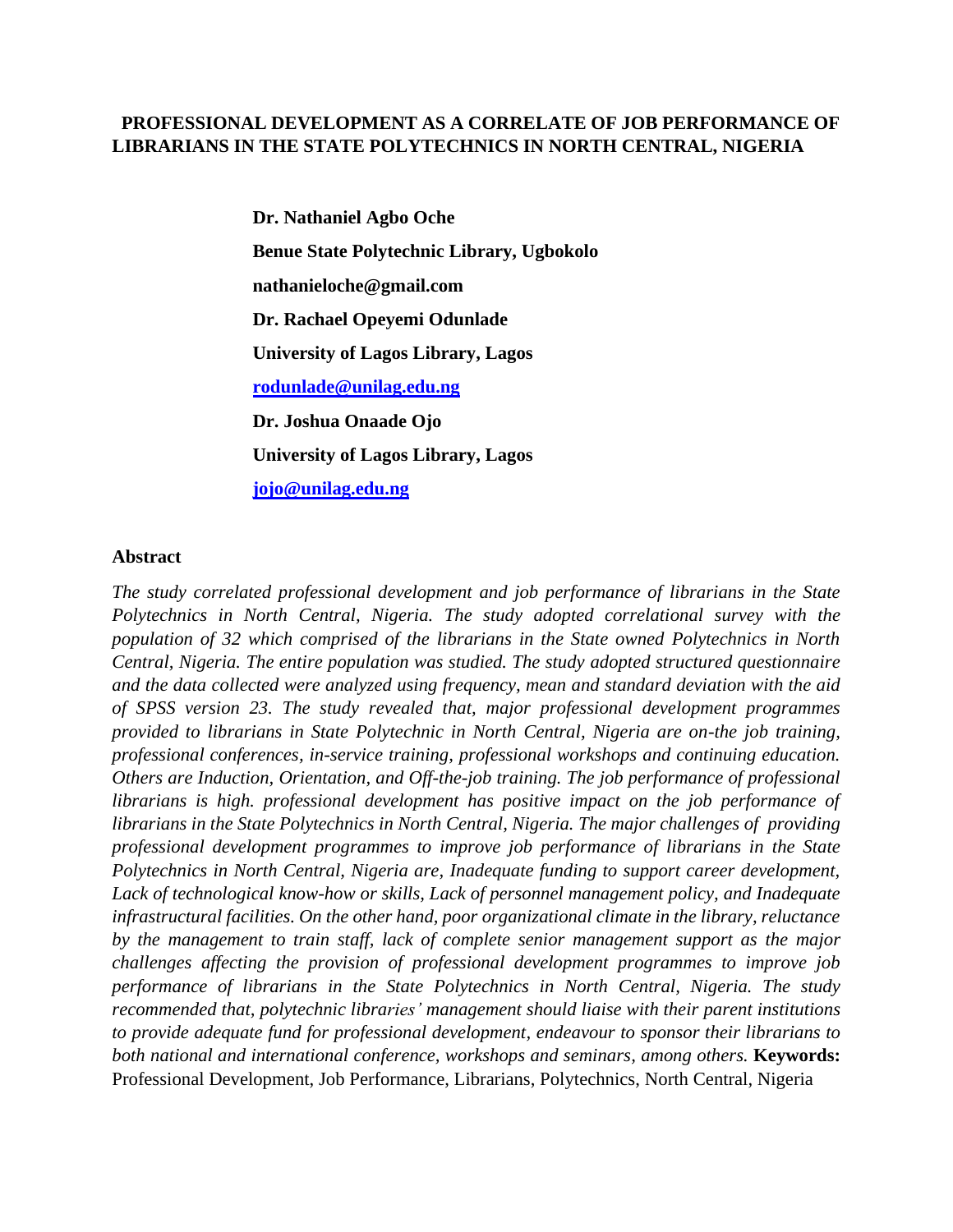#### **Introduction**

Professional development in polytechnic libraries is attractive more and more significant among researchers and practitioners as libraries attempt to come to terms with competitiveness and enhanced productivity, having accepted career management as an approach in human capital development in dynamic environment, most especially in this digital era where Internet is competing with the libraries. Effective Professional development in polytechnic libraries will be advantageous to the library management and even the patrons. Polytechnic Libraries are becoming more and more involved in seeking and taking advantage of opportunities to improve their professional skills and increase their effectiveness in job performance.

Polytechnic libraries are libraries attached to polytechnic institution for the purpose of providing information resources and services to meet the teaching, learning and research objectives of the polytechnic. According to Onaolapo (2016) polytechnic libraries play crucial parts in the sustenance and improvement of the teaching, learning and research activities of their parent institutions. They link the gap between the enormous information resources available in different disciplines and polytechnics through their services. This implies that polytechnic libraries support the overall academic activities of the polytechnic through adequate provision of information resources and services to polytechnic community. Polytechnic libraries are storehouses of information resources of any format purposely selected, acquired, organized, preserved and disseminated for use to the staff and students of the polytechnic institutions. Polytechnic libraries represent the polytechnic's sole mechanism capable of infecting the totality of knowledge to their patrons (Ogbodo, 2011). Scholars have agreed over the years that no matter the sophistication of any type of library in terms of structure, technological facilities and information resources, effective service delivery is impossible without adequate training and development of the professionals who use the various resources in the libraries for effective service delivery.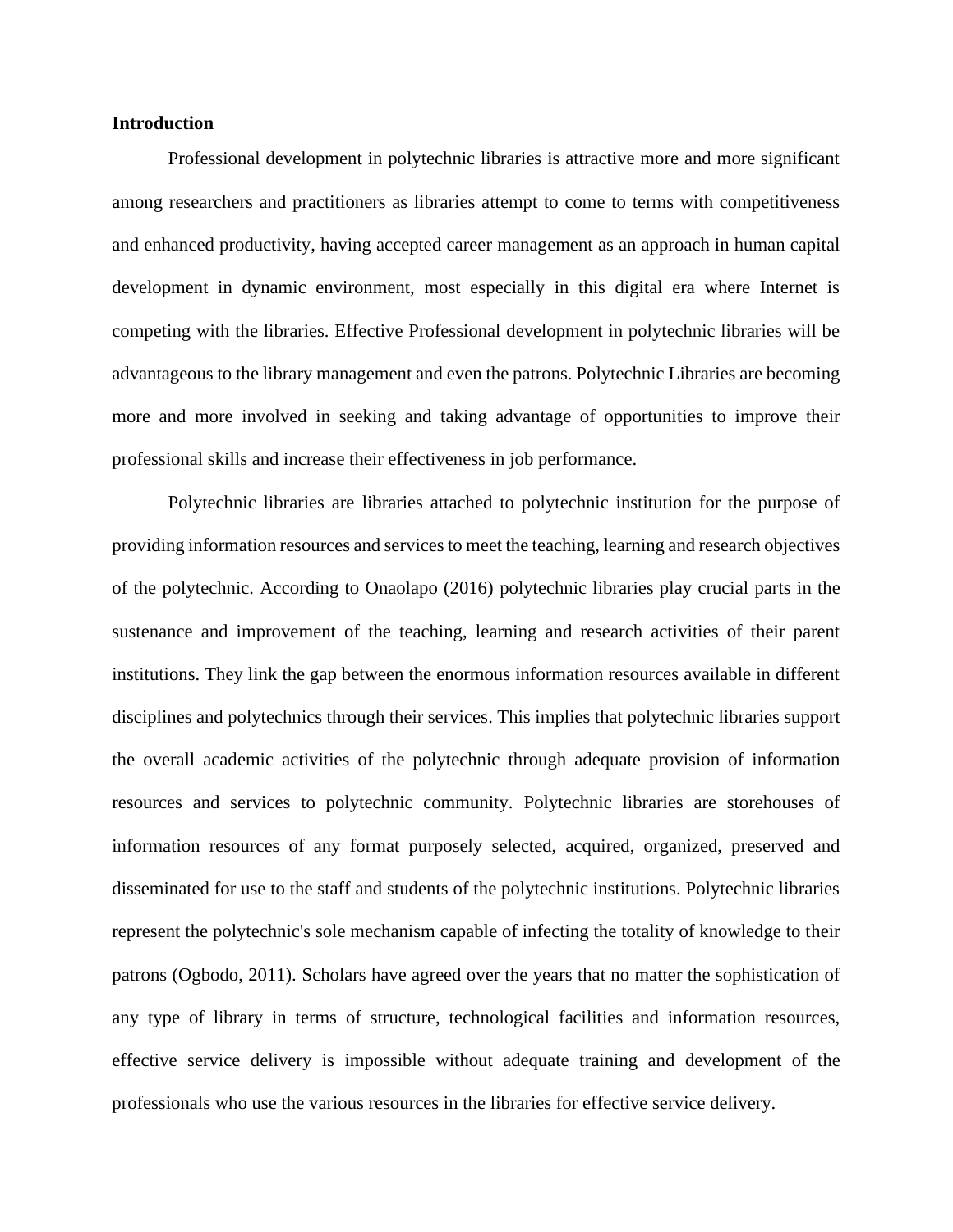Professional development is a process of acquiring knowledge, skills and attitudes that are necessary for employee effectiveness and efficiency towards achieving organizational goals and objectives. Gatti, Angel-Urdinola, Silva, and Bodor (2011) defined professional development as any program aimed at helping employees gain specific skills and knowledge. The learned knowledge and skills are provided to assist employees in improving their job performance. According to Abbas (2016) professional development is therefore regarded as one of the most important functions of effective resource management and service delivery, which directly impact on their job performance. While justifying the overall significant of professional development in libraries, Agada and Tofi (2020) postulated that, Untrained staff has less or no contribution to the development of organization and make organization unable to achieved its goals and objectives. This scenario may cause job dissatisfaction and bring about poor performance like lateness to work, absenteeism, among others. The consequence of this is that library personnel may be unable to perform their duties such as charging and discharging of books, references services, bibliographic services, application of the latest technologies and tools for information delivery among others. This implies the job performance of library professional is tied to the extent of training and development provided to them.

Job performance is a result of skills, either natural or acquired, that employee-owned. Job performance is defined as a result of three factors together are: skill, effort, and the nature of working conditions, including the skills, knowledge, abilities and competencies that an individual brings to the Organization (Al-Hawary & Alajmi, 2017). Similarly, job performance as defined by Robbins & Wiersema (2015) is the better use of the available human and material resources to achieve the organization's objectives, sustainability and maintain competitive advantage. Either Daft (2017) describes job performance as individual's ability to achieve the Organization's goals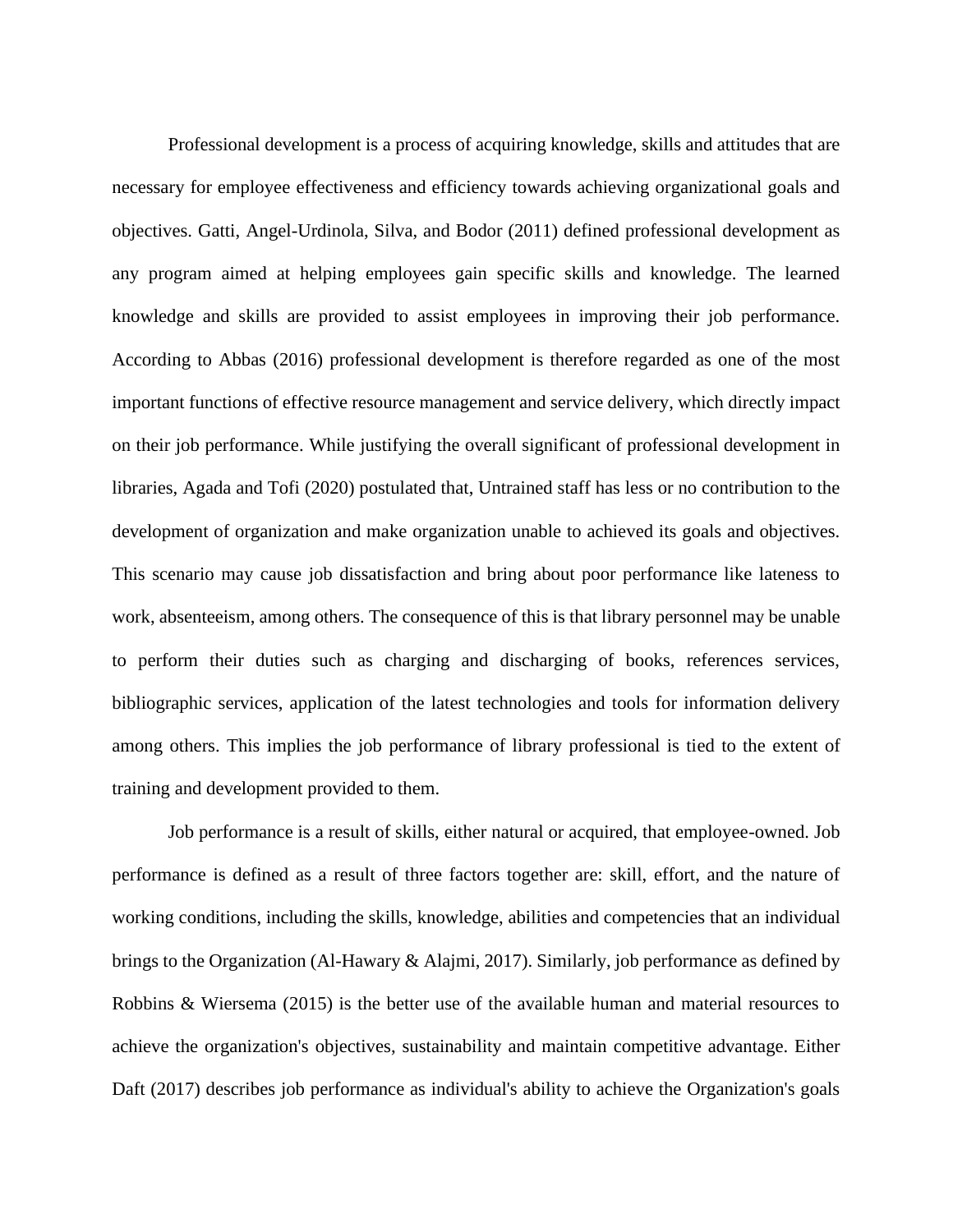through optimal use of available resources in an efficient and effective manner. This implies that job performance in polytechnic libraries entails the ability of staff to provide effective information resources and services to meet the information needs of the user community.

From the forgoing, the job performance of librarians can be measured through the extent of information resources and services provided to her user community which are primarily staff and students of the polytechnic. Since no one gives what he/she do not have, effective service delivery among professional can only be possible through proactive professional development programmes such as in-house training, on the job training, job rotation, attending conferences, seminar, workshops among others. According to Agbo (2015) professional training and development programmes provided to library staff are Conferences, Seminar, Workshops/Symposia, On-the-job Training, Induction/Orientation, Job rotation, In-service training programmes, Study leaves and fellowship, and Visit to other libraries among others. professional development has the potentials to equip library staff with the adequate skills and competence needed to meet the 21<sup>st</sup> century information needs of users. For polytechnic libraries and librarians to survive the digital wave and still remain relevant, there must possess adequate knowledge and skills which can only be acquired through proactive professional development.

It is from the forgoing, that this study seeks to examine whether professional development has any correlation with the job performance of Librarians in the state polytechnics in North Central, Nigeria, where no similar study has been conducted to the best knowledge of the researchers.

#### **Purpose of the study**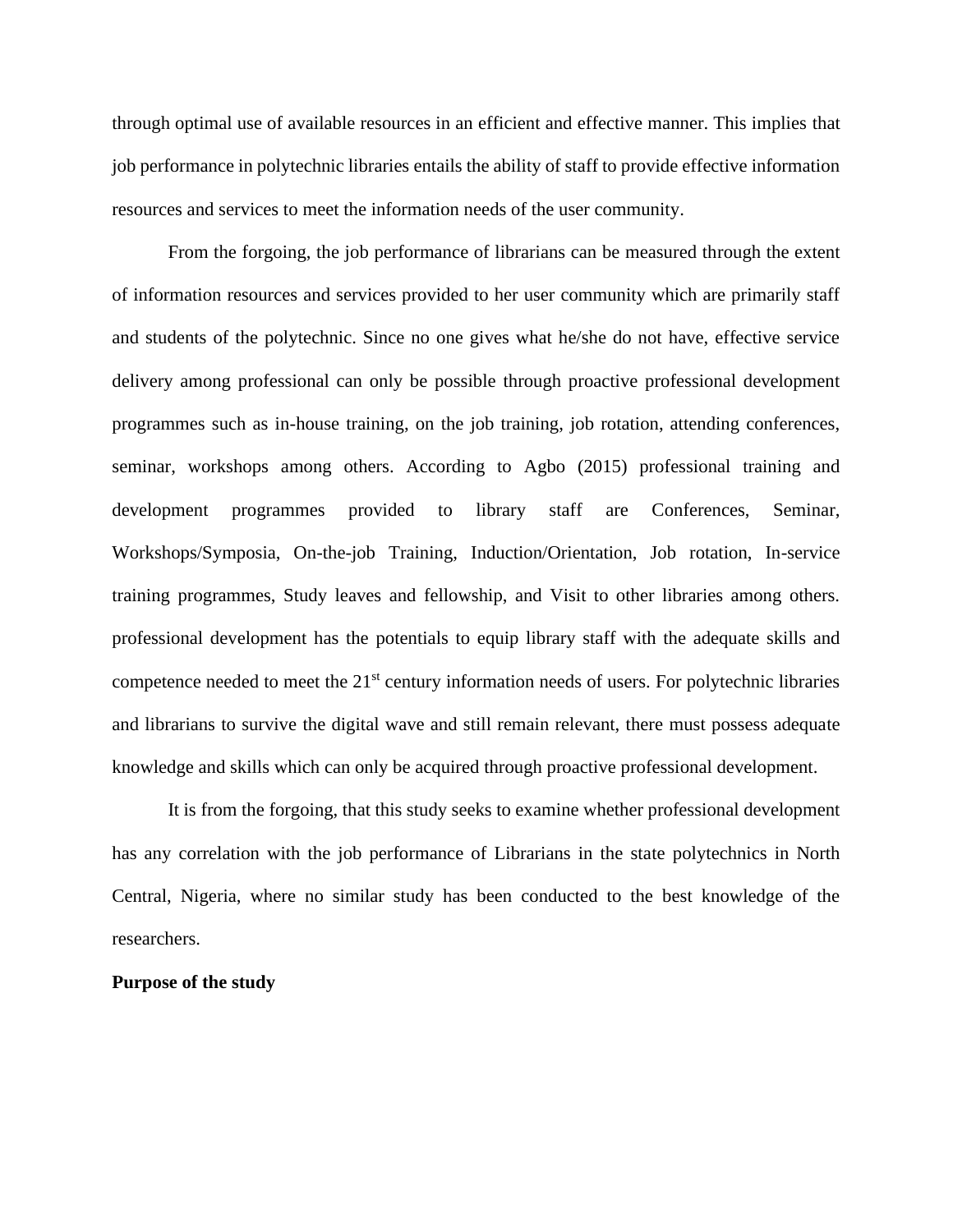The main purpose of the study is to correlate professional development and job performance of librarians in the State Polytechnics in North Central, Nigeria. Specifically, the study seeks to:

- 1. Examine the professional development programmes provided to librarians in the State Polytechnics in North Central, Nigeria.
- 2. Ascertain the job performance of librarians in the State Polytechnics in North Central, Nigeria.
- 3. Examine the impact of professional development on the job performance of librarians in the State Polytechnics in North Central, Nigeria.
- 4. Determine the challenges affecting the provision of professional development programmes to librarians in the State Polytechnics in North Central, Nigeria.
- 5. Proffer strategies to enhance the provision of professional development programmes to librarians in the State Polytechnics in North Central, Nigeria.

#### **Research Questions**

The following research questions guided the study:

- 1. What are the professional development programmes provided to librarians in the State Polytechnics in North Central, Nigeria?
- 2. What are the job performance indicators of librarians in the State Polytechnics in North Central, Nigeria?
- 3. What are the impacts of professional development on the job performance of librarians in the State Polytechnics in North Central, Nigeria?
- 4. What are the challenges affecting the provision of professional development programmes to librarians in the State Polytechnics in North Central, Nigeria?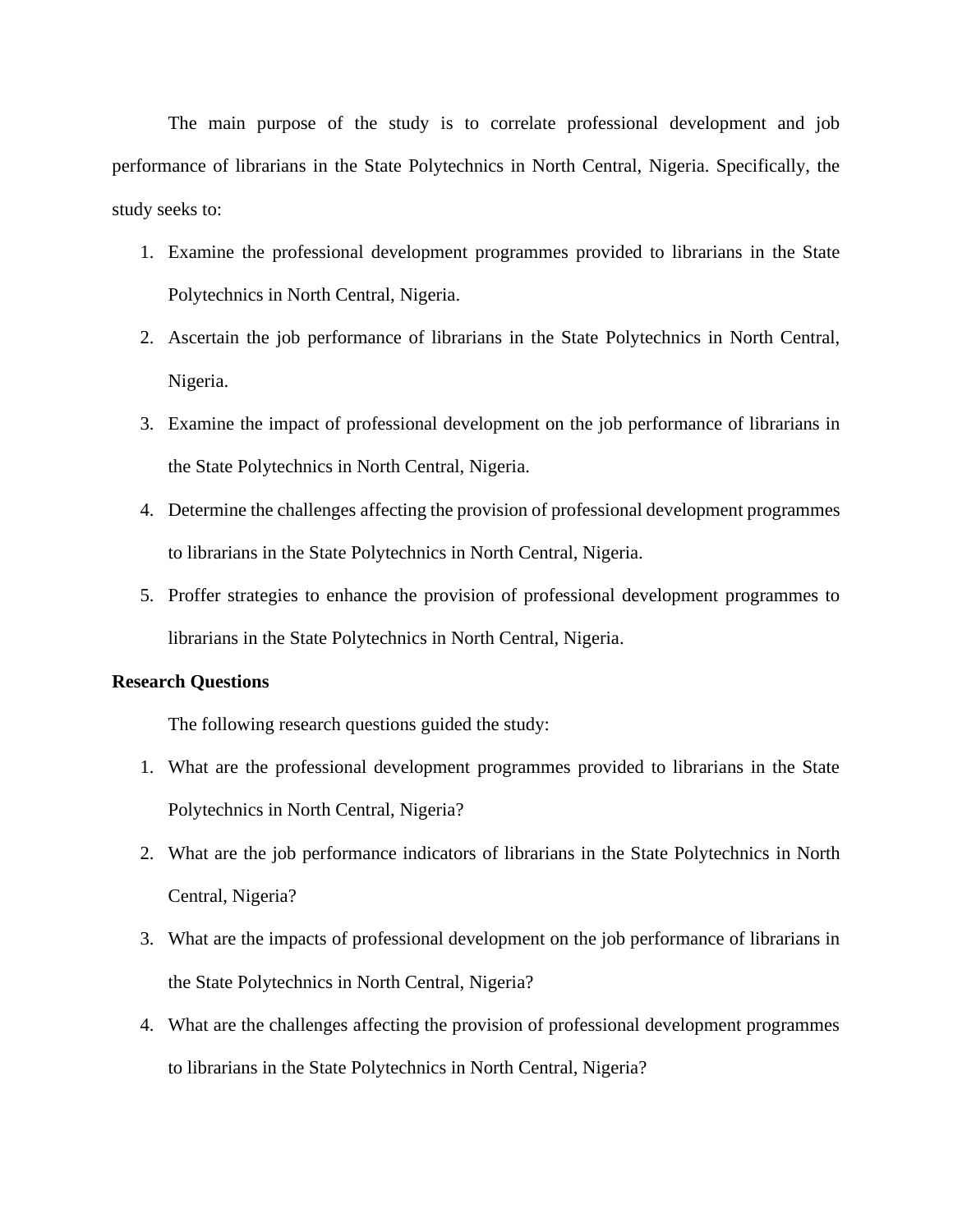5. What are the strategies employed to enhance the provision of professional development programmes to librarians in State Polytechnics in North Central, Nigeria?

#### **Literature Review**

The professional development programmes provided in libraries are professional conferences, seminars, workshops, on-job training, distance and open education, job rotation from section to section in the library, lectures among others. Agbo (2015) in a study identified professional training and development programmes provided to library staff are Conferences, Seminar, Workshops/Symposia, On-the-job Training, Induction/Orientation, Job rotation, Inservice training programmes, Study leaves and fellowship, and Visit to other libraries as the major professional development programmes provided in the libraries. Similarly, Ojowhoh (2016) found out that most of the library staff studied received training and development through seminars and workshops, orientation courses, in-service and induction courses and regular programmes.

In the library parlance, job performance indicators are punctuality, ability to meet the information needs of users effectively, competence in the use of digital technologies for effective service delivery, provision of effective reference services, proactive and aggressive user education, proper shelving and regular shelf-reading among others. Bello (2017) stated that the indicators of job performance among librarians are meeting job requirement, adequate planning of service delivery, meeting deadlines, prioritize service delivery which should be user centered among others. similarly, Komolafe and Gbotosho (2019) identified punctuality, level of efficiency, reliability under pressure, ability to solve problem at hand with little or no stress, job commitment, ability to perform official duties with less fatigue, ability to combine professional, technical and administrative work together, and ability to perform library work effectively without any pressure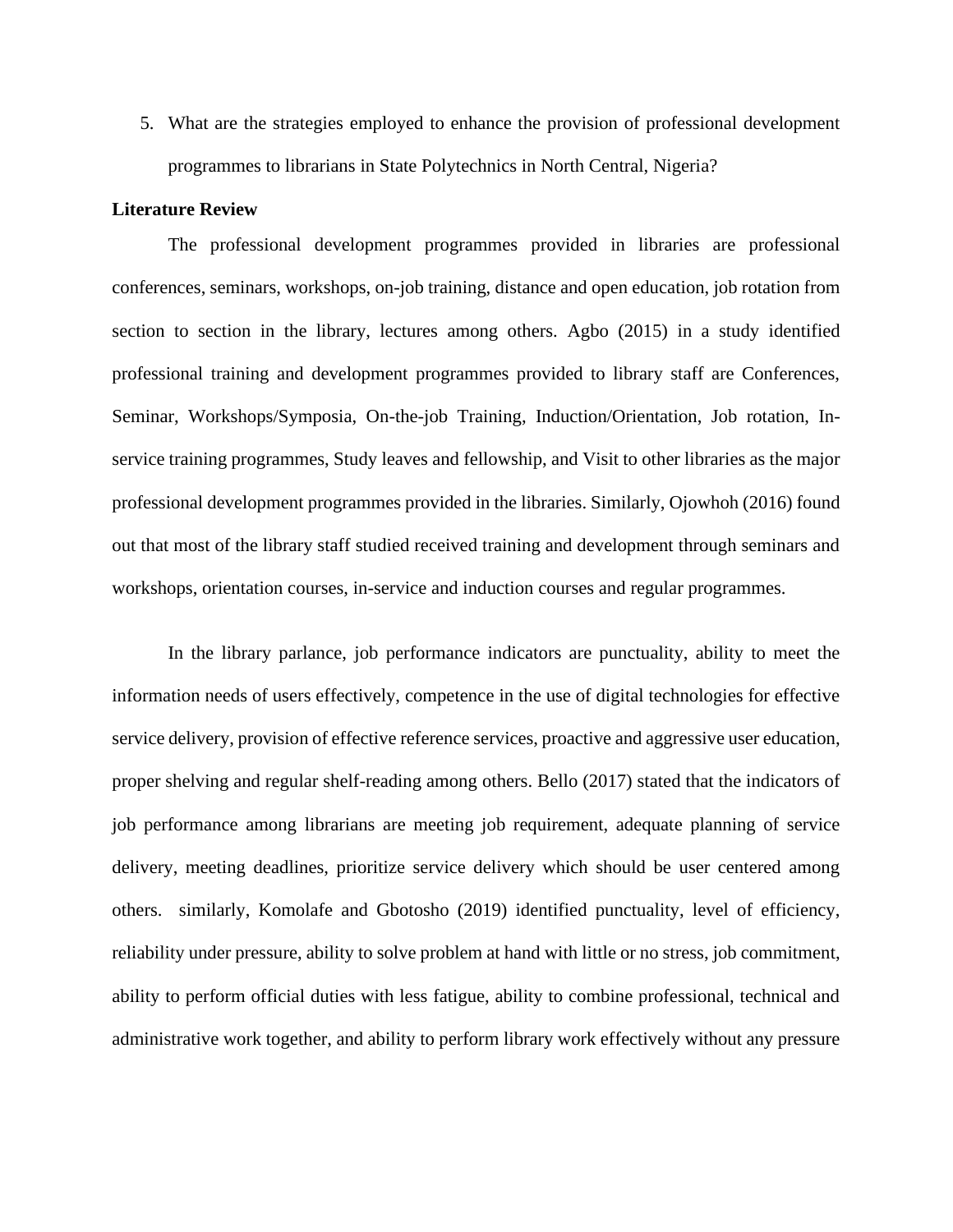among others as the indicators of job performance. The authors found out that the job performance of librarians studied was high.

Studies have showed that professional development is properly implemented has the potentials to impact positively on the job performance of librarians. Agada & Tofi (2020) found out that professional development and training has great influence on job performance of library personnel in the university libraries in Nasarawa State. this implies that professionals who acquired training tend to perform better than others who did not. Similarly, Kingsley (2012) found out in his study that Professional training and development is a motivational factor which enhances librarians towards their job by which librarians become proficient in their job and become able to give better result in terms of information services. According to Agbo (2015) found out that provision of professional development gives staff sense of belonging in the running of the library; it results to improved efficiency; there is recognition from other organization; it provides for a skilled workforce; it gives confidence in the workers; it brings over working of the staff; it provides opportunities for staff growth and career development; and encourages collaboration with colleagues. In a study, Yaya (2018) found out that effective professional development of librarians would greatly enhanced librarians' job performance in the university libraries. This simply implies that for improved job performance among librarians, professional development is indispensable. Godwin, Adeniran & Jamogha (2020) found out that staff training and development have influence on the job performance of library staff in selected university libraries studied as staff training and development enhances employee's morale in my library, make employees more eligible for promotion in my library, increase staff's productivity, helps library employees to assume control over their jobs and so on.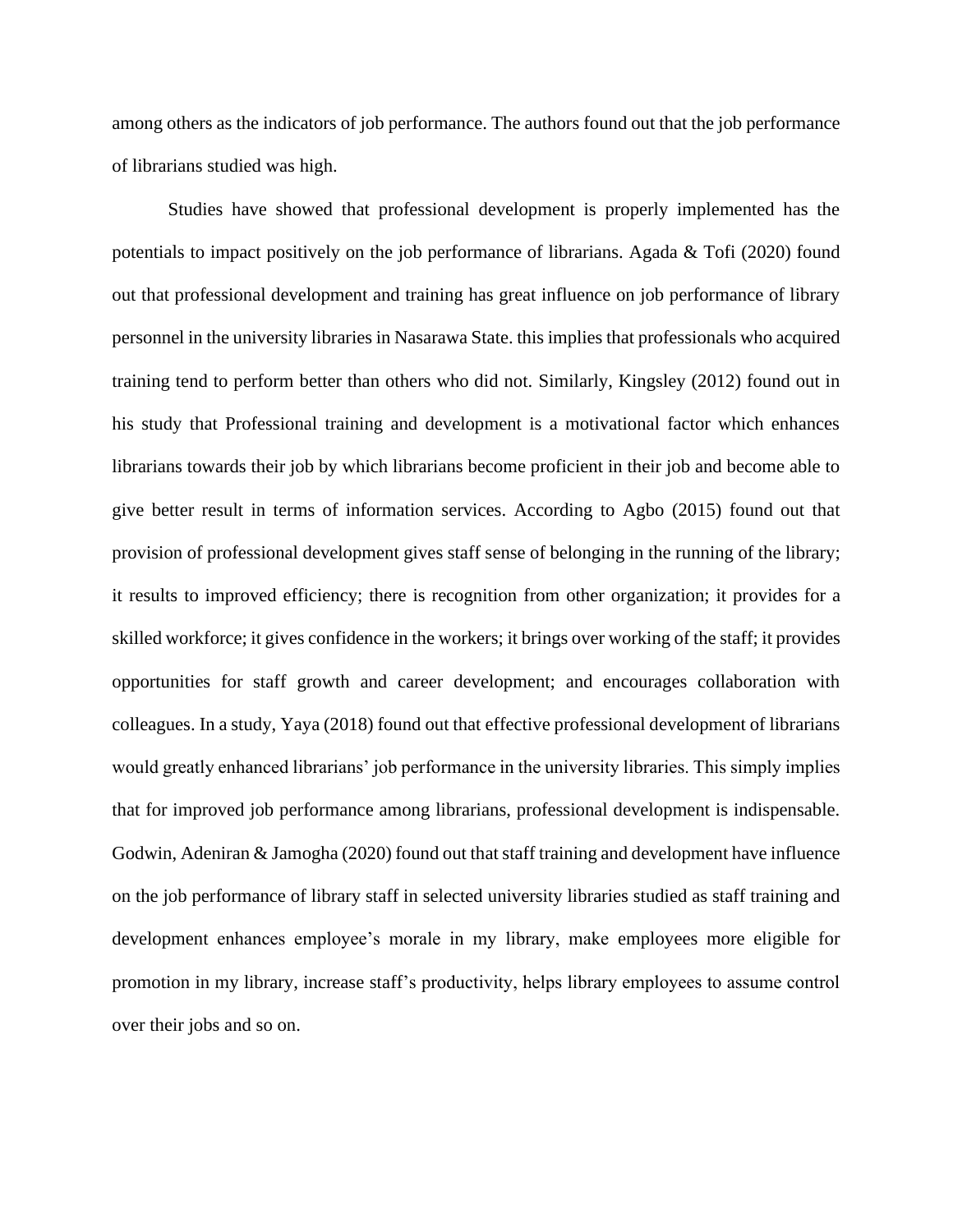Despite the above benefits and positive impacts of professional development on the job performance of librarians; it success in the libraries has been inhibited by challenges such as inadequate funding, lack or incomprehensible human resource development policy, non-challant attitude of librarians towards professional development, lack of interest of professional development among library management among others. Daship (2013) found out that the challenges affecting the provision of professional development programmes for enhanced job performance among librarians are provision of inadequate professional training, inadequate professional development policy, unconducive working environment and poor salary and remuneration among others. similarly, Agbo (2015) identified lack of fund, personal financial constraints, lack of time, lack of sponsored programmes, lack of training facilities, and absence of promotion after participation as the major challenges affecting professional development from improving the job performance of librarians.

Certain strategies if proactively implemented has the potentials to enhance the impacts of professional development on the job performance of librarians; these are adequate funding, sponsorship of librarians to national and international professional conferences, workshop and seminars to update their knowledge, conducive working environment, high salary and other incentives, positive attitude towards professional development among librarians and library management. Daship (2013) found out that the strategies to enhance professional development for improved job performance among librarians are effective communication between and among professional staff in the library, provision of adequate professional development to staff, provision of conducive working conditions, high salary and other incentives and formulation of comprehensive policy on professional development among others. Similarly, Igbokwe (2011) found out that, high salary structure, adequate provision of professional training and development,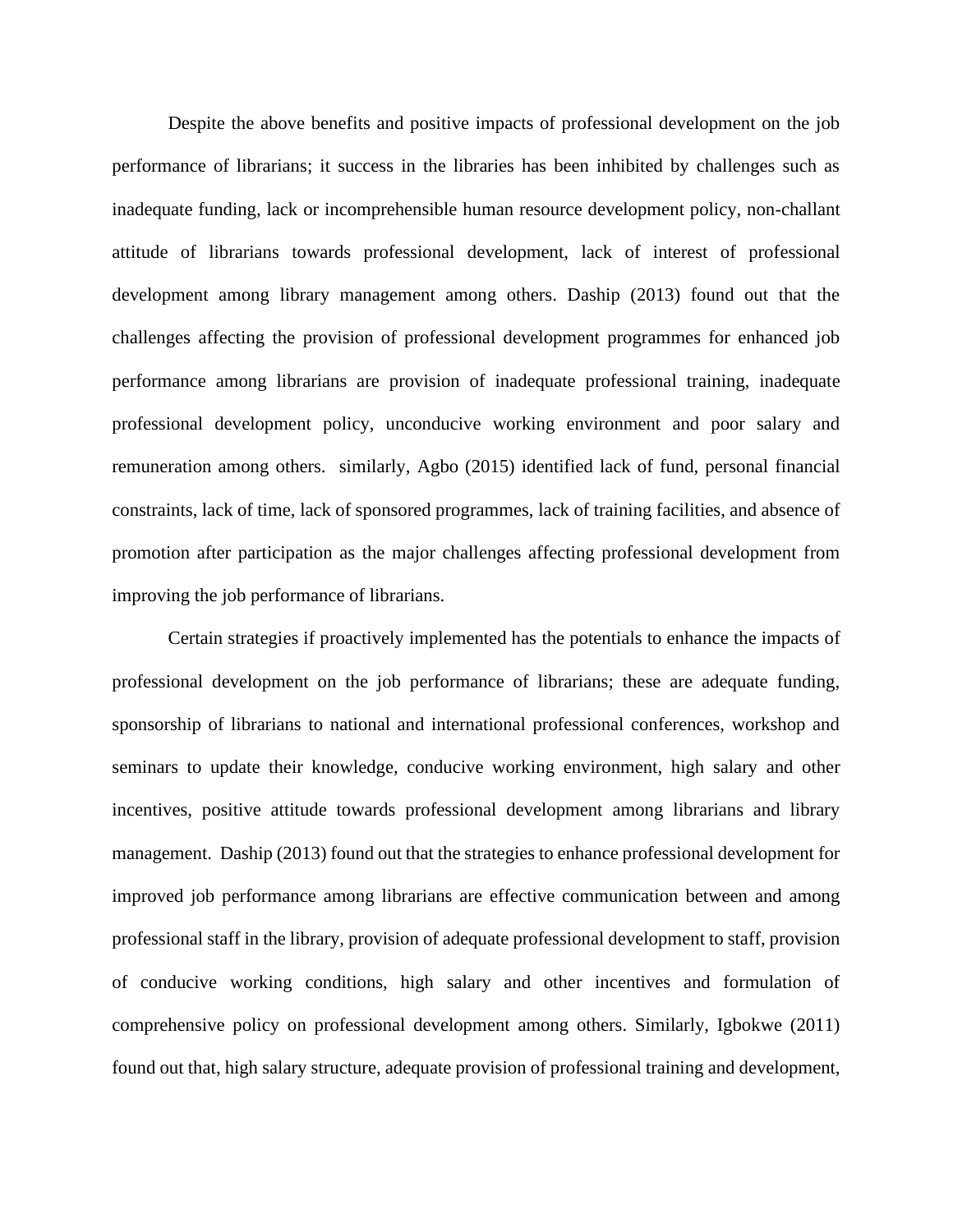conducive working environment, and concrete job description are the strategies that can enhance the job performance of librarians.

It is worthy of note that in the course of the review of related literature; empirical studies were identified and reviewed. However, though much studies have been conducted on professional development and job performance of librarians, must of the studies were carried out in University libraries, little or no attention have been given to polytechnic libraries. This is the gap in literature that the present study seeks to fill.

#### **Methodology**

A correlational survey was adopted for the study. A correlational survey is the type of survey research design that seeks to establish what relationship exists between two or more variables (Nworgu, 2015). Usually, such studies indicate the direction and magnitude of the relationship between the variables. This method was considered appropriate for the study because the study seeks to establish a relationship between professional development and job performance of librarians in the State Polytechnics in North Central, Nigeria. The population of the study comprised of the entire professional librarians in the State Polytechnics in North Central, Nigeria. Total enumeration technique was used to study the entire population since the population was small, accessible and manageable. Thus the entire 32 professional librarians were studied. The study used structured questionnaire to elicit information from the study. The Questionnaire was divided into two parts. Part A focused on the demographic information of the respondents, while Part B, focused on answering the research questions that guided the study. Data collected was analyzed using frequency, mean and standard deviation.

#### **Results**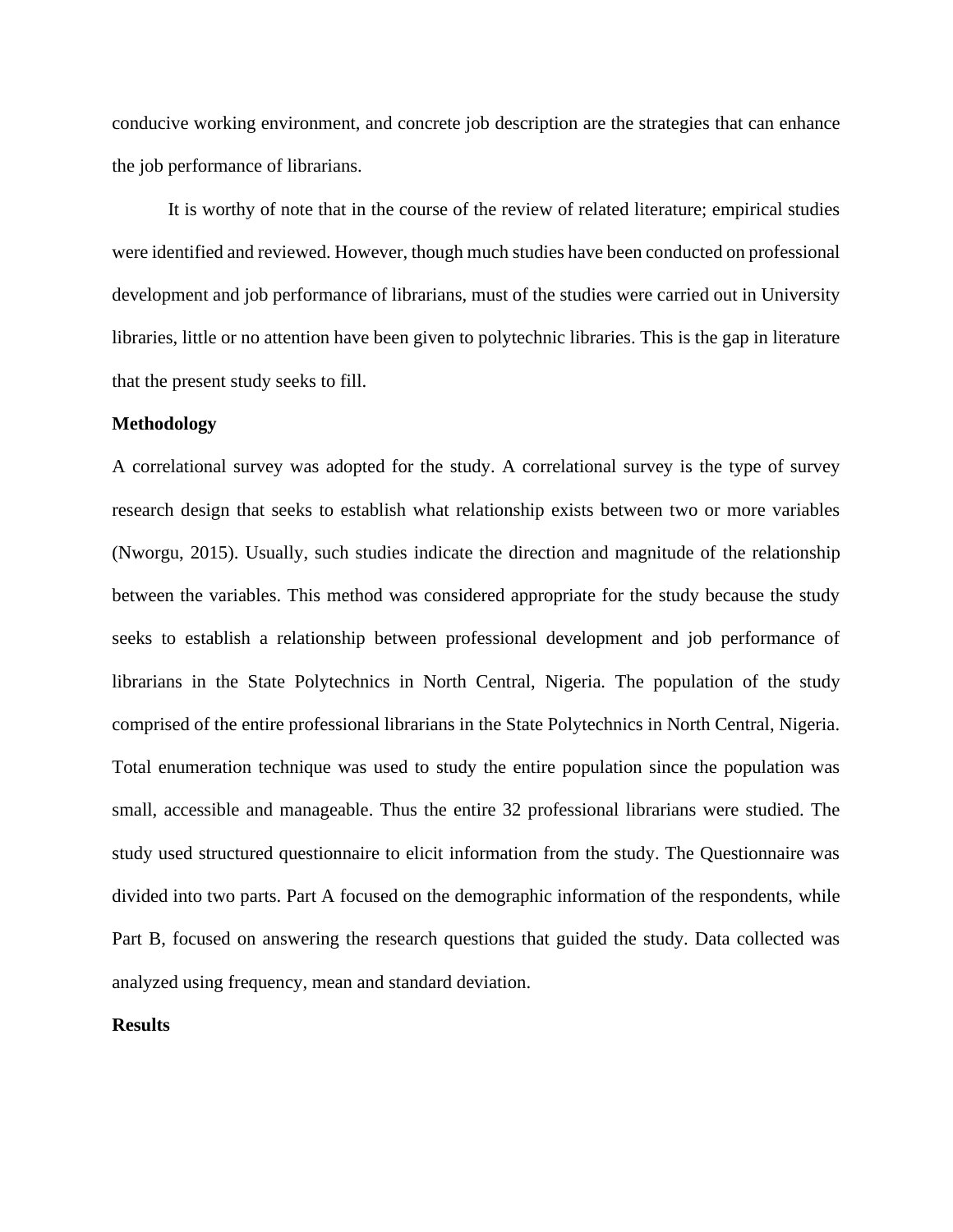Data collected from the field through questionnaires were analyzed and presented for clarity and maximum understanding. A total of 32 (100%) of the professional librarians responded to the survey.

|  |  | <b>Table 1: Gender Distribution of Respondents</b> |  |  |
|--|--|----------------------------------------------------|--|--|
|--|--|----------------------------------------------------|--|--|

| <b>Gender</b> | Frequency | <b>Percentage</b> |
|---------------|-----------|-------------------|
| Male          | 18        | 56.2%             |
| Female        | 14        | 43.8%             |
| <b>Total</b>  | 32        | 100%              |

From the result above, out of 32 professional librarians studied; 18(56.2%) were male while

14(43.8%) were female.

**Table 2: Mean Response of professional development programmes provided to librarians in the State Polytechnics in North Central, Nigeria**

| S/N            | <b>Professional development</b> | <b>HP</b> | ັ<br><b>MP</b> | LP             | <b>NP</b>      | Mean | St. D | <b>Remark</b> |
|----------------|---------------------------------|-----------|----------------|----------------|----------------|------|-------|---------------|
|                | On-the-job training             | 20        | 12             | $\overline{0}$ | $\overline{0}$ | 3.63 | 0.49  | Accepted      |
| $\overline{2}$ | Professional conferences        | 19        | 13             | $\theta$       | $\overline{0}$ | 3.59 | 0.50  | Accepted      |
| 3              | In-service training             | 12        | 19             |                | $\overline{0}$ | 3.34 | 0.55  | Accepted      |
| $\overline{4}$ | Professional workshops          | 12        | 18             | $\overline{2}$ | $\overline{0}$ | 3.31 | 0.59  | Accepted      |
| 5              | Continuing education            | 11        | 20             |                | $\overline{0}$ | 3.31 | 0.54  | Accepted      |
| 6              | Induction                       | 9         | 23             | $\theta$       | $\overline{0}$ | 3.28 | 0.46  | Accepted      |
|                | Orientation                     | 10        | 21             |                | $\theta$       | 3.28 | 0.52  | Accepted      |
| 8              | Professional seminar            | 8         | 24             | $\theta$       | $\overline{0}$ | 3.25 | 0.44  | Accepted      |
| 9              | Off-the-job training            | 7         | 19             | 6              | $\Omega$       | 3.03 | 0.65  | Accepted      |

Results above showed that the major professional development programmes provided to librarians in State Polytechnic in North Central, Nigeria are on-the job training, with 3.63 mean score; professional conferences, with 3.59 mean score; in-service training, with 3.34 mean score; professional workshops, with 3.31 mean score, having same mean score with continuing education. Others are Induction, with 3.28 mean score, having same mean score with Orientation. The least is Off-the-job training, with 3.03 mean score.

# **Table 3: Mean Response of job performance of librarians in the State Polytechnics in North Central, Nigeria**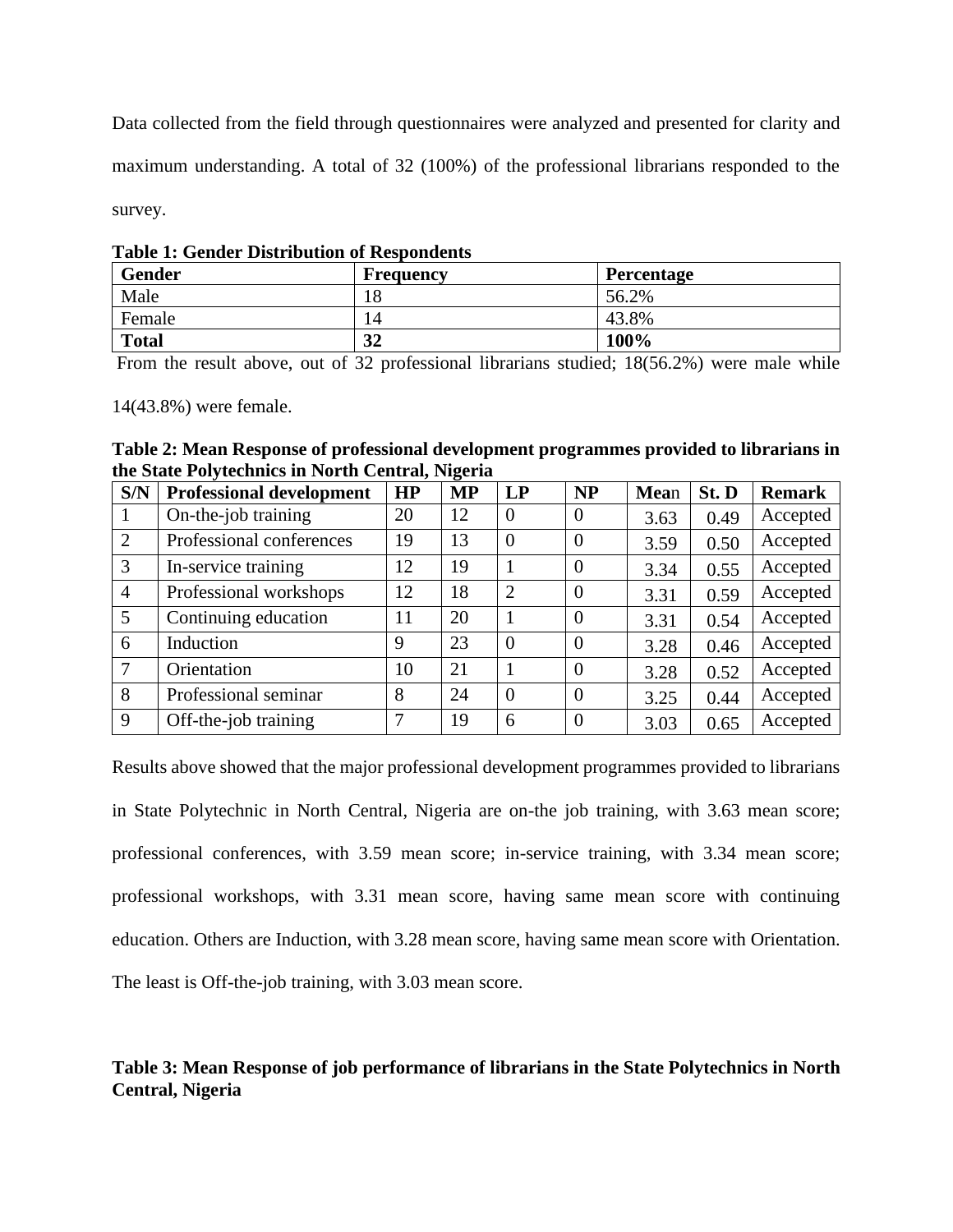| S/N            | <b>Items</b>                                                                      | <b>SA</b> | A  | D              | <b>SD</b>      | Mean | St. D | <b>Remark</b> |
|----------------|-----------------------------------------------------------------------------------|-----------|----|----------------|----------------|------|-------|---------------|
| $\mathbf{1}$   | Punctuality                                                                       | 18        | 13 | $\mathbf{1}$   | $\overline{0}$ | 3.53 | 0.57  | Accepted      |
| $\overline{2}$ | Job commitment                                                                    | 17        | 15 | $\theta$       | $\overline{0}$ | 3.53 | 0.51  | Accepted      |
| $\overline{3}$ | Effective reference and information<br>services                                   | 17        | 15 | $\overline{0}$ | $\overline{0}$ | 3.53 | 0.51  | Accepted      |
| $\overline{4}$ | Ability to combine professional,<br>technical and administrative work<br>together | 17        | 15 | $\overline{0}$ | $\overline{0}$ | 3.53 | 0.51  | Accepted      |
| 5              | Effective charging and discharging<br>of resources                                | 16        | 16 | $\overline{0}$ | $\overline{0}$ | 3.50 | 0.51  | Accepted      |
| 6              | Ability to perform official duties<br>with less fatigue                           | 16        | 16 | $\overline{0}$ | $\overline{0}$ | 3.50 | 0.51  | Accepted      |
| $\overline{7}$ | Effective serial management                                                       | 17        | 13 | $\mathbf{1}$   | $\mathbf{1}$   | 3.44 | 0.72  | Accepted      |
| 8              | Online library service delivery to<br>users                                       | 14        | 18 |                | $\overline{0}$ | 3.44 | 0.50  | Accepted      |
| 9              | Ability to perform library work<br>effectively without any pressure               | 12        | 20 | $\overline{0}$ | $\overline{0}$ | 3.38 | 0.49  | Accepted      |
| 10             | Effective<br>cataloguing<br>and<br>classification of resources                    | 14        | 15 | $\mathbf{1}$   | $\overline{2}$ | 3.28 | 0.81  | Accepted      |

Results above showed that job performance of professional librarians is high as the indicators of job performance scored high mean. The major job performance indicators are Punctuality, with 3.53 mean score, having same mean score with other indicators such as Job commitment; effective reference and information services; and Ability to combine professional, technical and administrative work together. Other indicators of job performance with high mean score are effective charging and discharging of resources, with 3.50 mean score having same mean score with ability to perform official duties with less fatigue. Also, effective serial management with 3.44 mean score had same mean score with Online library service delivery to users. The least indicators of job performance from the responses are Ability to perform library work effectively without any pressure, with 3.38 mean score; and Effective cataloguing and classification of resources, with 3.28 mean score.

# **Table 4: Mean Response of impact of professional development on the job performance of librarians in the State Polytechnics in North Central, Nigeria**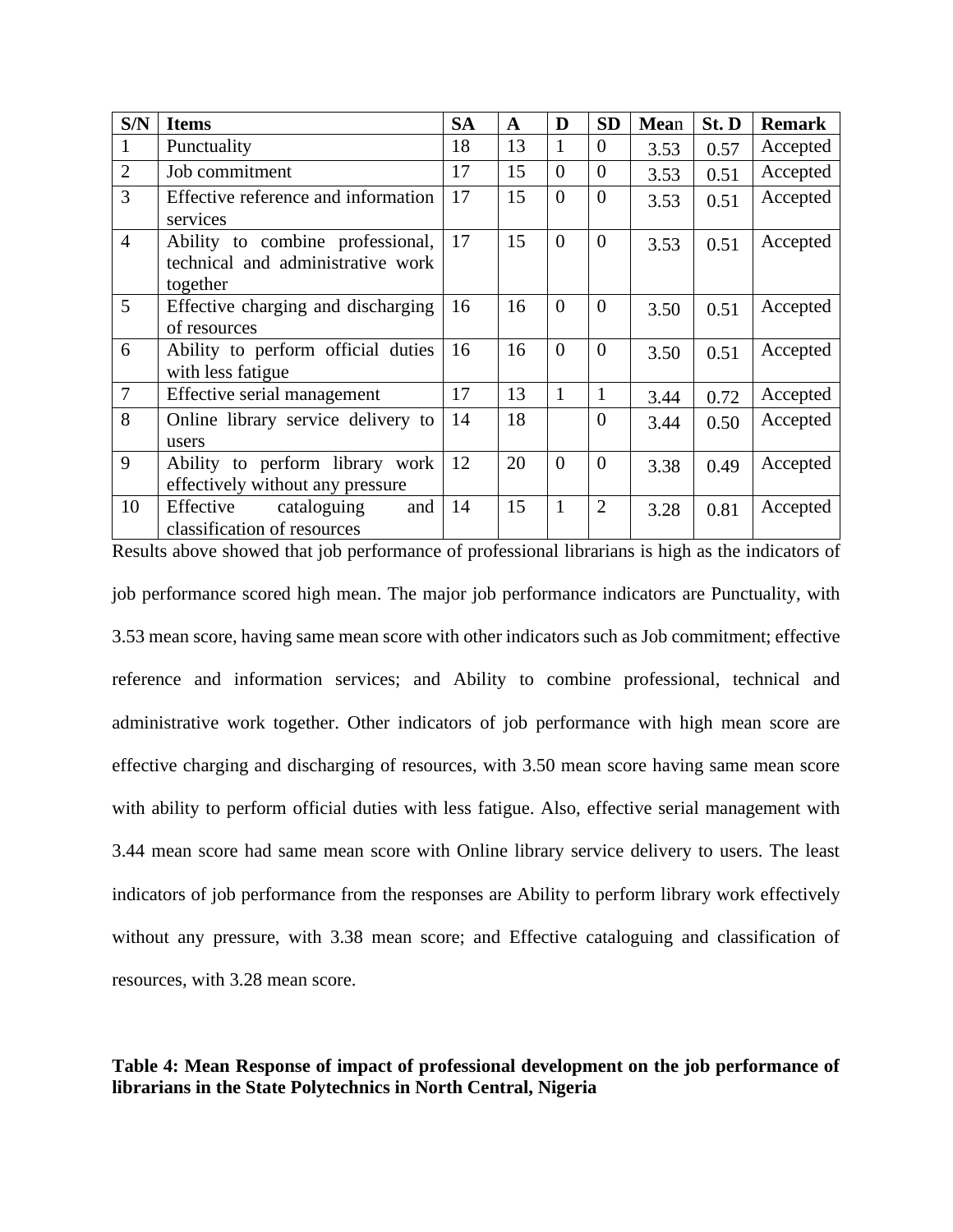| S/N            | <b>Items</b>                                                                                                                                       | <b>SA</b> | $\mathbf A$ | D              | <b>SD</b>      | Mean | St. D | <b>Remark</b> |
|----------------|----------------------------------------------------------------------------------------------------------------------------------------------------|-----------|-------------|----------------|----------------|------|-------|---------------|
| 1              | Helped me to serve library users better                                                                                                            | 22        | 10          | $\theta$       | $\overline{0}$ | 3.69 | 0.47  | Accepted      |
| $\overline{2}$ | Updated my knowledge on ICT                                                                                                                        | 19        | 13          | $\overline{0}$ | $\overline{0}$ | 3.59 | 0.50  | Accepted      |
| 3              | professional development helps me to<br>effectively meet the information needs<br>of library users.                                                | 18        | 14          | $\overline{0}$ | $\overline{0}$ | 3.56 | 0.50  | Accepted      |
| $\overline{4}$ | professional development enables me<br>to identify, analyze and take critical<br>decision that would enhance<br>my<br>productivity in the library. | 18        | 13          | 1              | $\overline{0}$ | 3.53 | 0.57  | Accepted      |
| 5              | Helps me to serve my users using<br>modern technology                                                                                              | 15        | 17          | $\overline{0}$ | $\overline{0}$ | 3.47 | 0.51  | Accepted      |
| 6              | professional development equip me<br>with adequate skills to understand the<br>information needs of my users                                       | 15        | 17          | $\overline{0}$ | $\overline{0}$ | 3.47 | 0.51  | Accepted      |
| $\overline{7}$ | professional development enables me<br>productive<br>be<br>more<br>in<br>this<br>to<br>information age                                             | 13        | 18          | $\mathbf{1}$   | $\theta$       | 3.41 | 0.50  | Accepted      |
| 8              | It enables me to provide up-to-date<br>information to users                                                                                        | 13        | 18          | $\mathbf{1}$   | $\overline{0}$ | 3.38 | 0.55  | Accepted      |
| 9              | professional development makes me<br>more competent to serve users                                                                                 | 11        | 21          | $\theta$       | $\theta$       | 3.34 | 0.48  | Accepted      |
| 10             | professional development equips me<br>with internet literacy skills                                                                                | 11        | 21          | $\theta$       | $\overline{0}$ | 3.34 | 0.48  | Accepted      |

The results above show that professional development has positive impact on the job performance of librarians in the State Polytechnics in North Central, Nigeria. The major impacts are; Helped me to serve library users better, with 3.69 mean score; Updated my knowledge on ICT, with 3.59 mean score; professional development helps me to effectively meet the information needs of library users, with 3.56 mean score; professional development enables me to identify, analyze and take critical decision that would enhance my productivity in the library, with 3.53 mean score; helps me to serve my users using modern technology, with 3.47 mean score, having same mean score with professional development equip me with adequate skills to understand the information needs of my users; professional development enables me to be more productive in this information age, with 3.41 mean score. The least impact of professional development on the job performance of librarians in the State Polytechnics in North Central, Nigeria are professional development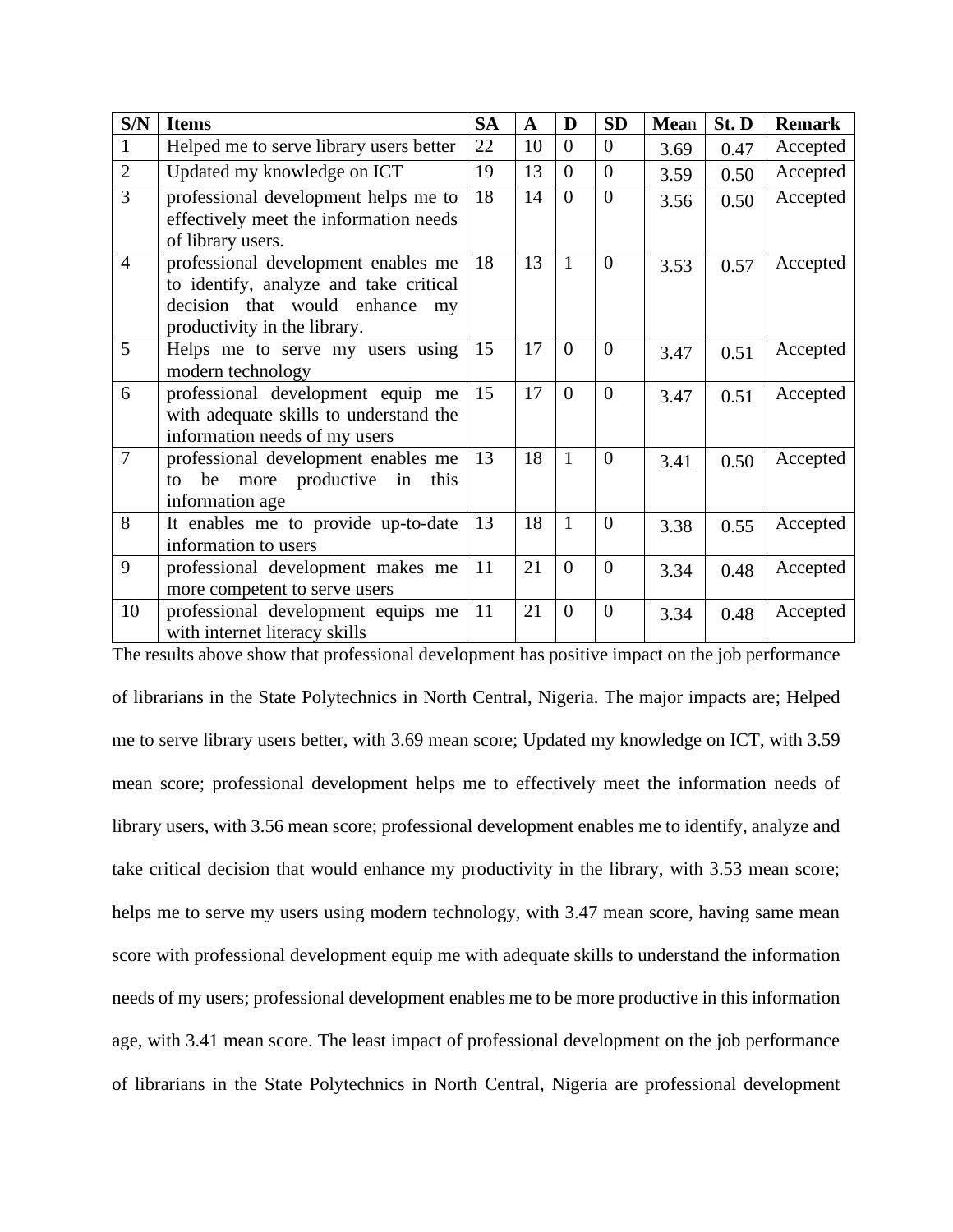makes me more competent to serve users, with 3.34 mean score, having same mean score with

professional development equips me with internet literacy skills.

**Table 5: Mean Response of challenges affecting the provision of professional development programmes to librarians in State Polytechnics in North Central, Nigeria**

| S/N            | <b>Items</b>                                           | <b>SA</b>      | A              | D              | <b>SD</b>      | Mean | St. D | <b>Remark</b> |
|----------------|--------------------------------------------------------|----------------|----------------|----------------|----------------|------|-------|---------------|
|                | Financial constraint                                   | 13             | 14             | 5              | $\Omega$       | 3.25 | 0.72  | Accepted      |
| 2              | Inadequate funding to support career<br>development    | 8              | 17             | $\overline{7}$ | $\Omega$       | 3.03 | 0.69  | Accepted      |
| $\overline{3}$ | Lack of technological know-how or<br>skills            | 6              | 19             |                | $\Omega$       | 2.97 | 0.65  | Accepted      |
| $\overline{4}$ | personnel management<br>Lack<br>of<br>policy           | 3              | 17             | 8              | 4              | 2.59 | 0.84  | Accepted      |
| 5              | Inadequate infrastructural facilities                  | $\overline{4}$ | 13             | 12             | 3              | 2.56 | 0.84  | Accepted      |
| 6              | Poor organizational climate in the<br>library          | 5              | 9              | 14             | 3              | 2.47 | 0.92  | Rejected      |
| $\overline{7}$ | Reluctance by the management to<br>train staff         | 5              | $\overline{4}$ | 23             | $\Omega$       | 2.44 | 0.76  | Rejected      |
| 8              | senior<br>of<br>complete<br>Lack<br>management support | $\overline{2}$ | 12             | 16             | $\overline{2}$ | 2.44 | 0.72  | Rejected      |

From the results above, the major challenges affecting the provision of professional development programmes to improve job performance of librarians in the State Polytechnics in North Central, Nigeria are Financial constraint, with 3.25 mean score; Inadequate funding to support career development, with 3.03 mean score; Lack of technological know-how or skills, with 2.97 mean score; Lack of personnel management policy, with 2.59 mean score; and Inadequate infrastructural facilities, with 2.56 mean score. On the other hand, the respondents rejected Poor organizational climate in the library, with 2.47 mean score; Reluctance by the management to train staff, with 2.44 mean score, having the same mean score with Lack of complete senior management support as a major challenges affecting the provision of professional development programmes to improve job performance of librarians in State Polytechnic in North Central, Nigeria.

**Table 6: Mean Response of strategies to enhance the provision of professional development programmes to librarians in State Polytechnics in North Central, Nigeria**

| $\vert$ S/N $\vert$ | <b>Items</b>               |    | LLA | <b>NA</b> | Mean St. D | Remark                   |
|---------------------|----------------------------|----|-----|-----------|------------|--------------------------|
|                     | Constant training of staff | 20 |     |           |            | $3.63$   0.49   Accepted |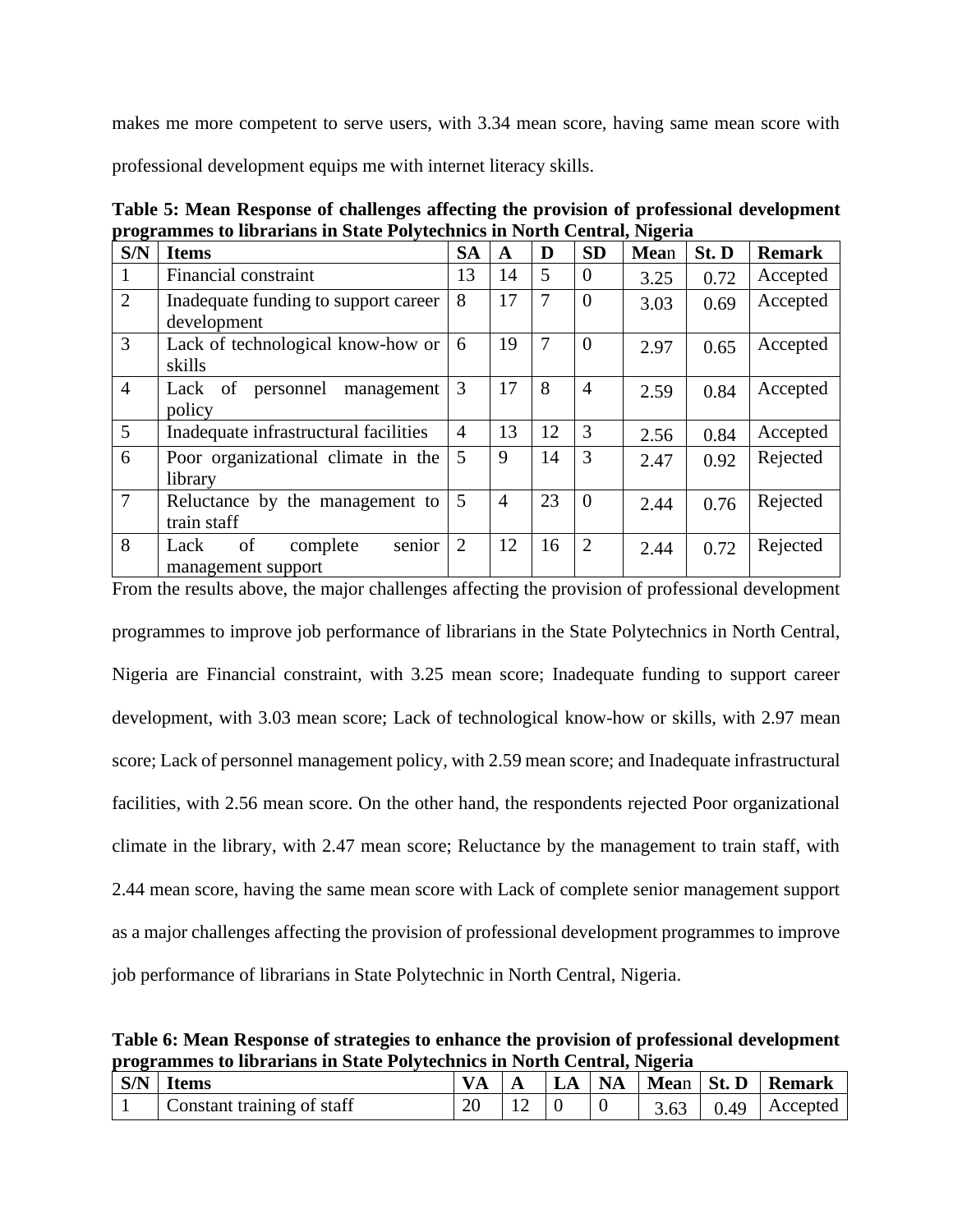| 2              | Provision of adequate management<br>support for professional development                  | 16 | 13 | 3        | $\theta$ | 3.41 | 0.67 | Accepted |
|----------------|-------------------------------------------------------------------------------------------|----|----|----------|----------|------|------|----------|
|                | of their staff                                                                            |    |    |          |          |      |      |          |
| 3              | Provision of adequate funds                                                               | 15 | 15 | $\Omega$ | 2        | 3.34 | 0.79 | Accepted |
| $\overline{4}$ | Adequate personnel training                                                               | 14 | 16 |          |          | 3.34 | 0.70 | Accepted |
| $\mathfrak{H}$ | Provision<br>of<br>conducive<br>organizational climate in the library                     | 13 | 18 | $\Omega$ |          | 3.34 | 0.65 | Accepted |
| 6              | Provision of adequate infrastructural<br>facilities<br>professional<br>for<br>development | 13 | 18 | $\Omega$ | 1        | 3.34 | 0.65 | Accepted |
| 7              | Availability<br>of<br>personnel<br>management policy                                      | 14 | 13 | 3        | 2        | 3.22 | 0.87 | Accepted |
| 8              | Meritocracy in appointment                                                                | 11 | 16 | 3        | 2        | 3.13 | 0.83 | Accepted |

The result above showed that the major strategies to enhance the provision of professional development programmes to improve job performance of librarians in the State Polytechnics in North Central, Nigeria are constant training of staff, with 3.63 mean score; Provision of adequate management support for professional development of their staff, with 3.41 mean score; Provision of adequate funds, with 3.34 mean score, having same mean score with Adequate personnel training; Provision of conducive organizational climate in the library; and Provision of adequate infrastructural facilities for professional development. other strategies are Availability of personnel management policy, with 3.22 mean score; and Meritocracy in appointment, with 3.13 mean score.

# **Discussion of the Findings**

The findings revealed that, major professional development programmes provided to librarians in State Polytechnics in North Central, Nigeria are on-the job training, professional conferences, in-service training, professional workshops, continuing education. Others are Induction, Orientation, and Off-the-job training. The finding is in accordance with that of Agbo (2015) who found out that the professional training and development programmes provided to library staff are Conferences, Seminar, Workshops/Symposia, On-the-job Training, Induction/Orientation, Job rotation, In-service training programmes, Study leaves and fellowship, and Visit to other libraries among others.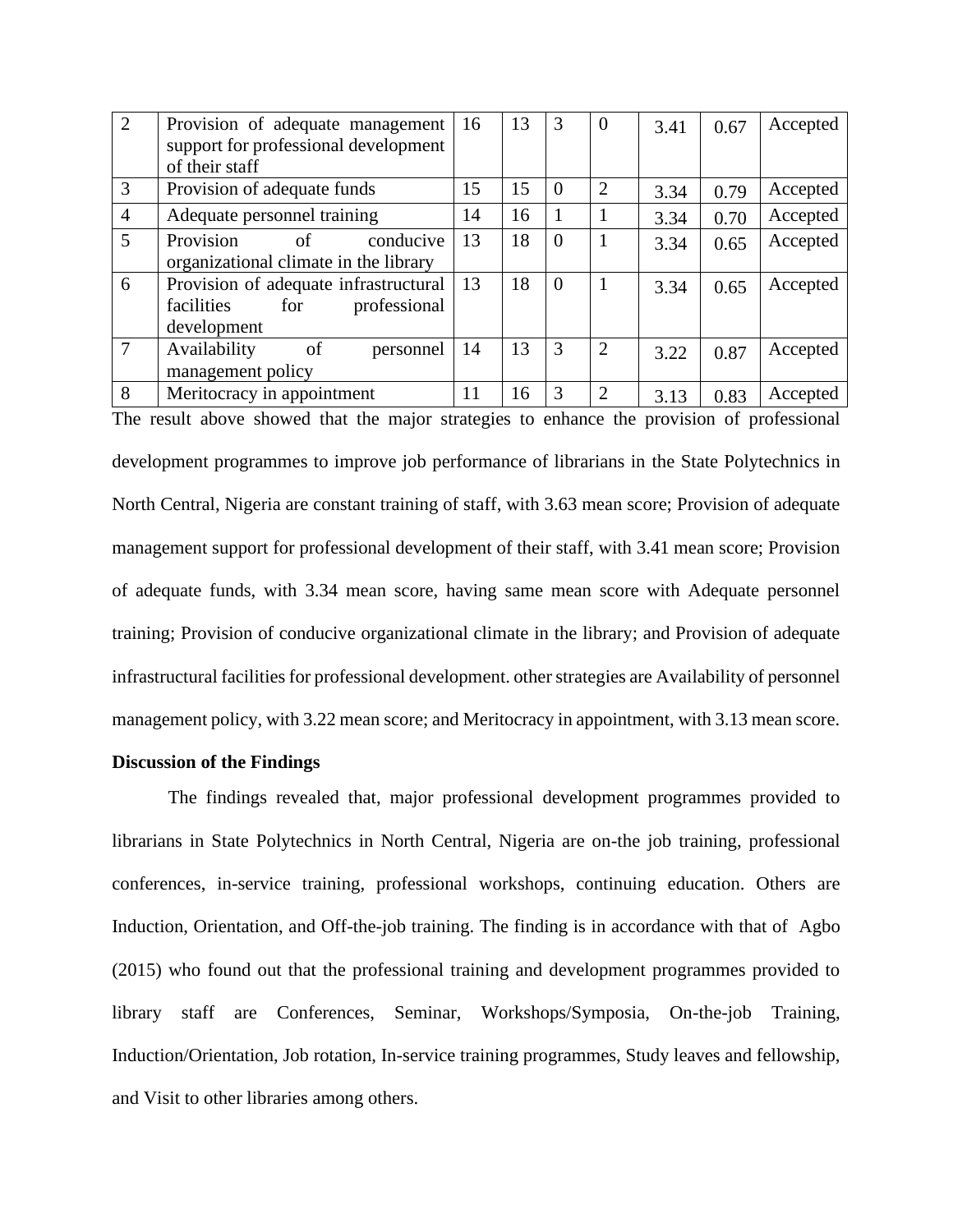The findings revealed that, the job performance of professional librarians is high. However, the major job performance indicators are Punctuality, Job commitment; effective reference and information services; and Ability to combine professional, technical and administrative work together, effective charging and discharging of resources, ability to perform official duties with less fatigue, effective serial management Online library service delivery to users; Ability to perform library work effectively without any pressure, and Effective cataloguing and classification of resources. This finding corresponds with that of Komolafe and Gbotosho (2019) who found out that the job performance of librarians studied was high. Komolafe and Gbotosho (2019) also identified punctuality, level of efficiency, reliability under pressure, ability to solve problem at hand with little or no stress, job commitment, ability to perform official duties with less fatigue, ability to combine professional, technical and administrative work together, and ability to perform library work effectively without any pressure among others as the indicators of job performance among the librarians studied.

The findings revealed that, professional development has positive impact on the job performance of librarians in State Polytechnic in North Central, Nigeria. The major impacts are Helped me to serve library users better, Updated my knowledge on ICT, professional development helps me to effectively meet the information needs of library users, professional development enables me to identify, analyze and take critical decision that would enhance my productivity in the library, helps me to serve my users using modern technology, professional development equip me with adequate skills to understand the information needs of my users; professional development enables me to be more productive in this information age, professional development makes me more competent to serve users, and professional development equips me with internet literacy skills. This finding is in accordance with that of Agada & Tofi (2020) who found out that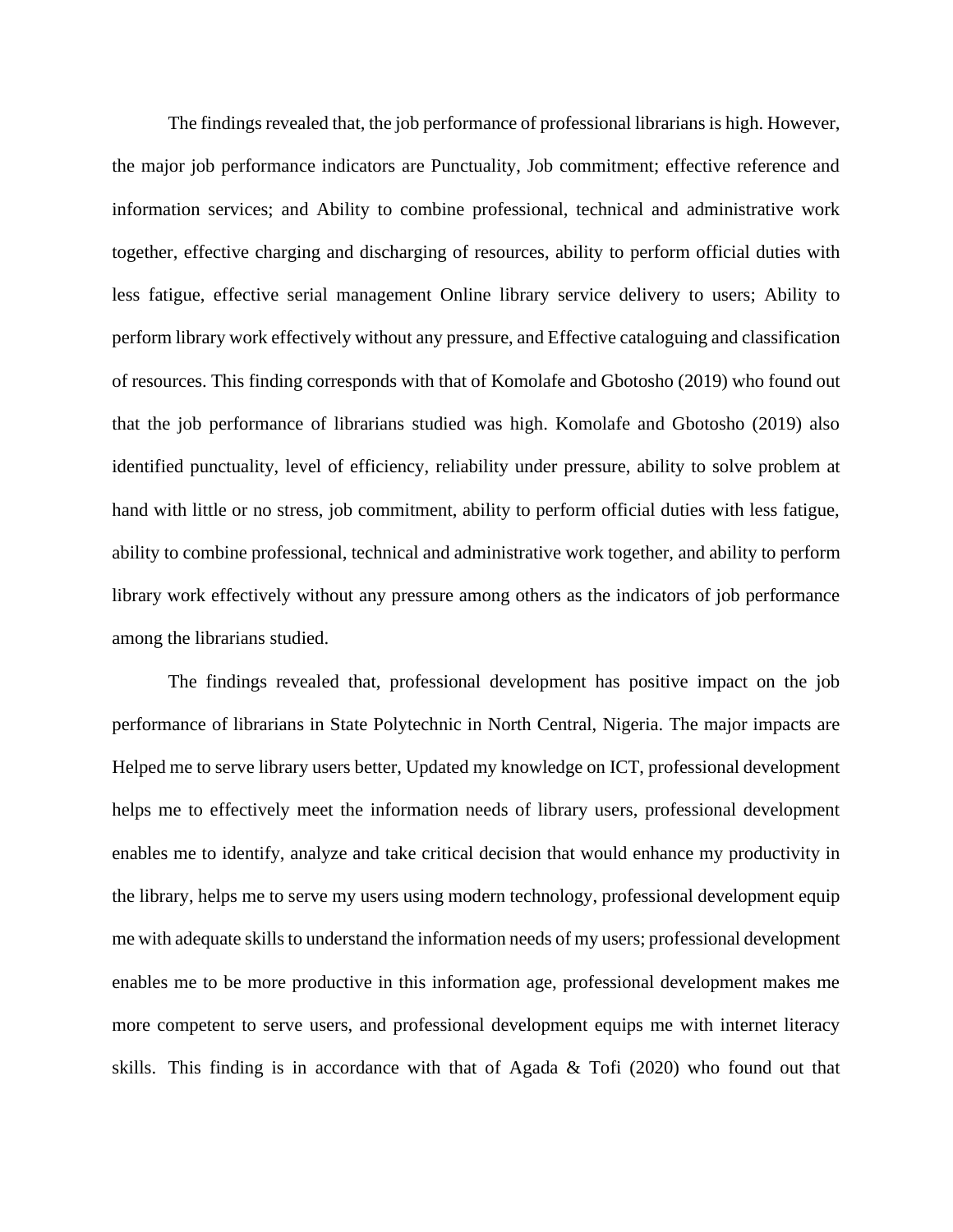professional development and training has great positive impacts on the job performance of library personnel in the university libraries in Nasarawa State. The findings also correspond with that of Kingsley (2012) who found out in his study that Professional training and development is a motivational factor which enhances librarians towards their job by which librarians become proficient in their job and become able to give better result in terms of information services.

The findings revealed that, the major challenges affecting the provision of professional development programmes to improve job performance of librarians in the State Polytechnics in North Central, Nigeria are Financial constraint, Inadequate funding to support career development, Lack of technological know how or skills, Lack of personnel management policy, and Inadequate infrastructural facilities. On the other hand, the respondents rejected Poor organizational climate in the library, Reluctance by the management to train staff, Lack of complete senior management support as a major challenges affecting the provision of professional development programmes to improve job performance of librarians in the State Polytechnics in North Central, Nigeria. the finding is in accordance with that of Daship (2013) who found out that the challenges affecting the provision of professional development programmes for enhanced job performance among librarians are provision of inadequate professional training, inadequate professional development policy, unconducive working environment and poor salary and remuneration among others.

The findings also revealed that, the major strategies to enhance the provision of professional development programmes to improve job performance of librarians in the State Polytechnics in North Central, Nigeria are constant training of staff, Provision of adequate management support for professional development of their staff, Provision of adequate funds, Adequate personnel training; Provision of conducive organizational climate in the library; and Provision of adequate infrastructural facilities for professional development. other strategies are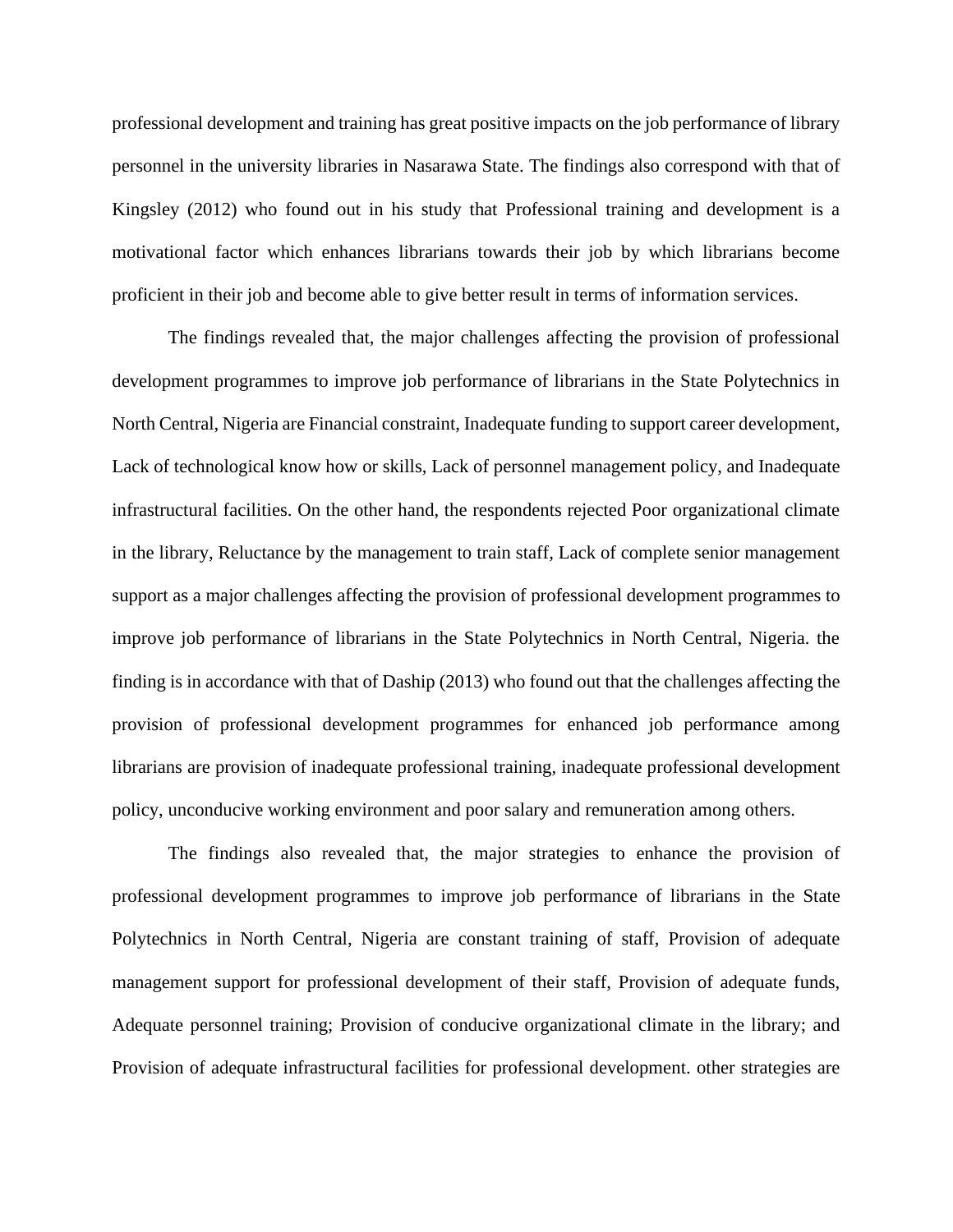Availability of personnel management policy, and Meritocracy in appointment. This finding further validates that of Daship (2013) who found out that the strategies to enhance professional development for improved job performance among librarians are effective communication between and among professional staff in the library, provision of adequate professional development to staff, provision of conducive working conditions, high salary and other incentives and formulation of comprehensive policy on professional development among others. also, it corresponds with that of Igbokwe (2011) who found out that, high salary structure, adequate provision of professional training and development, conducive working environment, and concrete job description are the strategies that can enhance the job performance of librarians.

#### **Conclusion**

The study examined the correlation between professional development and job performance of librarians in the State Polytechnics in North Central, Nigeria. Based on the findings of the study, we concluded that, professional development programmes are adequately provided to professional librarians in the State Polytechnics in North Central, Nigeria, which led to high job performance among the librarians. It was also concluded that professional development has positive impacts on the job performance of librarians in the State Polytechnics in North Central, Nigeria. as regards the challenges, the study concluded that, Financial constraint, Inadequate funding to support career development, Lack of technological knowhow or skills, Lack of personnel management policy, and Inadequate infrastructural facilities are the major challenges affecting the provision of professional development for enhanced job performance among librarians in the State Polytechnics in North Central, Nigeria. finally, it was concluded that, constant training of staff, Provision of adequate management support for professional development of their staff, Provision of adequate funds, Adequate personnel training; Provision of conducive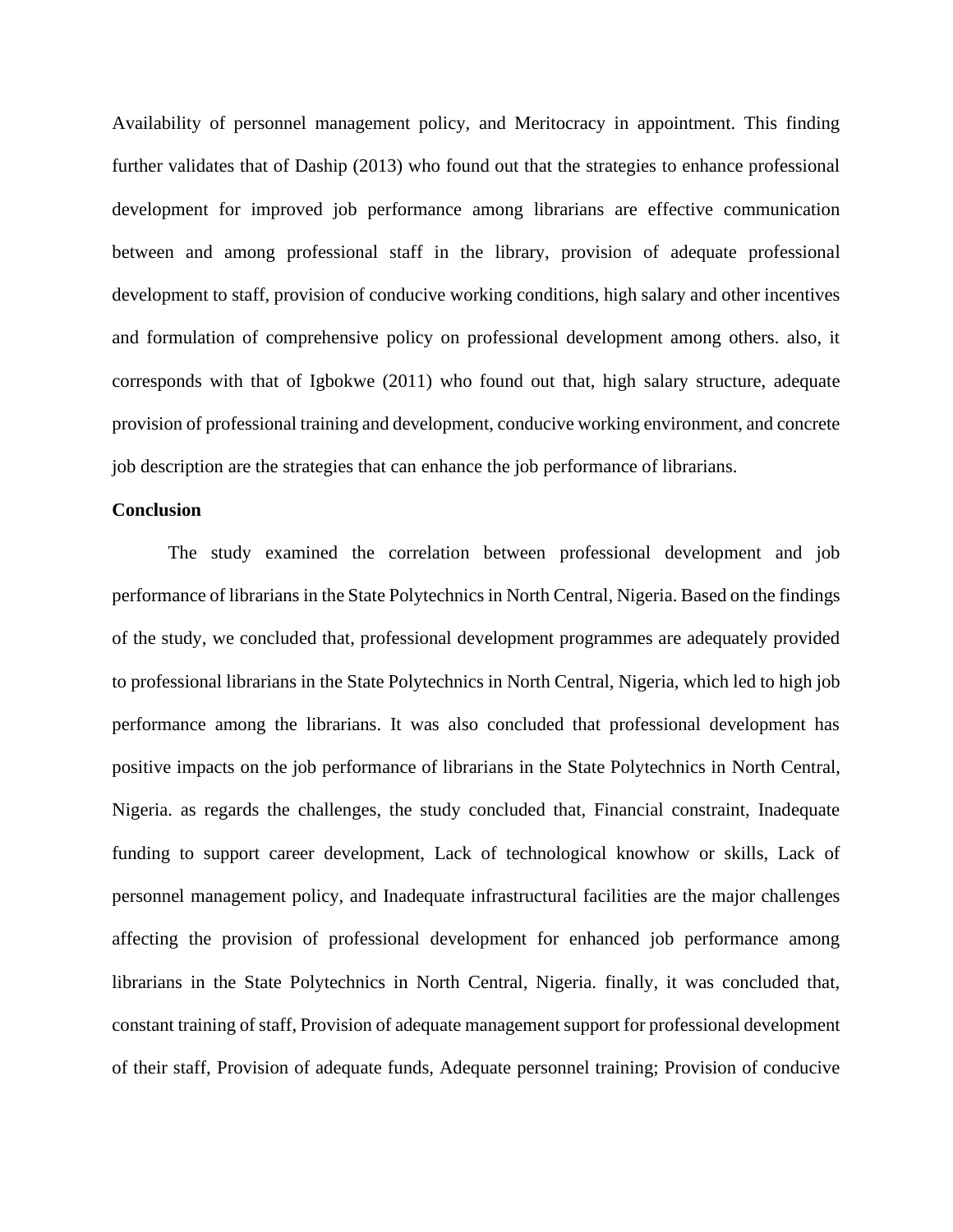organizational climate in the library; and Provision of adequate infrastructural facilities for professional development are the strategies which has the potentials to enhance the provision of professional development for improved job performance among librarians.

### **Recommendations**

The study made the following recommendations:

1. The library management should liaise with the parent institution to provide adequate fund for professional development

2. The library management should endeavour to sponsor their librarians to both national and international conferences, workshops and seminars

3. The library management should also endeavour to acquire and install adequate infrastructures required for effective professional development.

# **References**

Abbas, W. A. (2016). The effects of mobile phone technology on logistics performance of clearing

and forwarding firms in Mombasa County. Unpublished Thesis Submitted to University of

Nаirobi.

Agada, E. O. & Tofi, S. T. (2020). Influence of Work Environment and Training on Job Performance of Library Personnel in University Libraries in Nasarawa State, Nigeria. International Journal of Research and Innovation in Social Science (IJRISS), 4(5):51-60.

Agbo, A. D. (2015). Nigerian university libraries: The case of Michael Okpara University of Agriculture, Umudike. International Journal of Multidisciplinary Research and Development, 2(2): 553-557.

Al-Hawary, S.I.S. and Alajmi, H.M. (2017). Organizational Commitment of the Employees of the Ports Security Affairs of the State of Kuwait: The Impact of Human Recourses Management Practices. *International Journal of Academic Research in Economics and Management Sciences,*  6(1), 52-78.